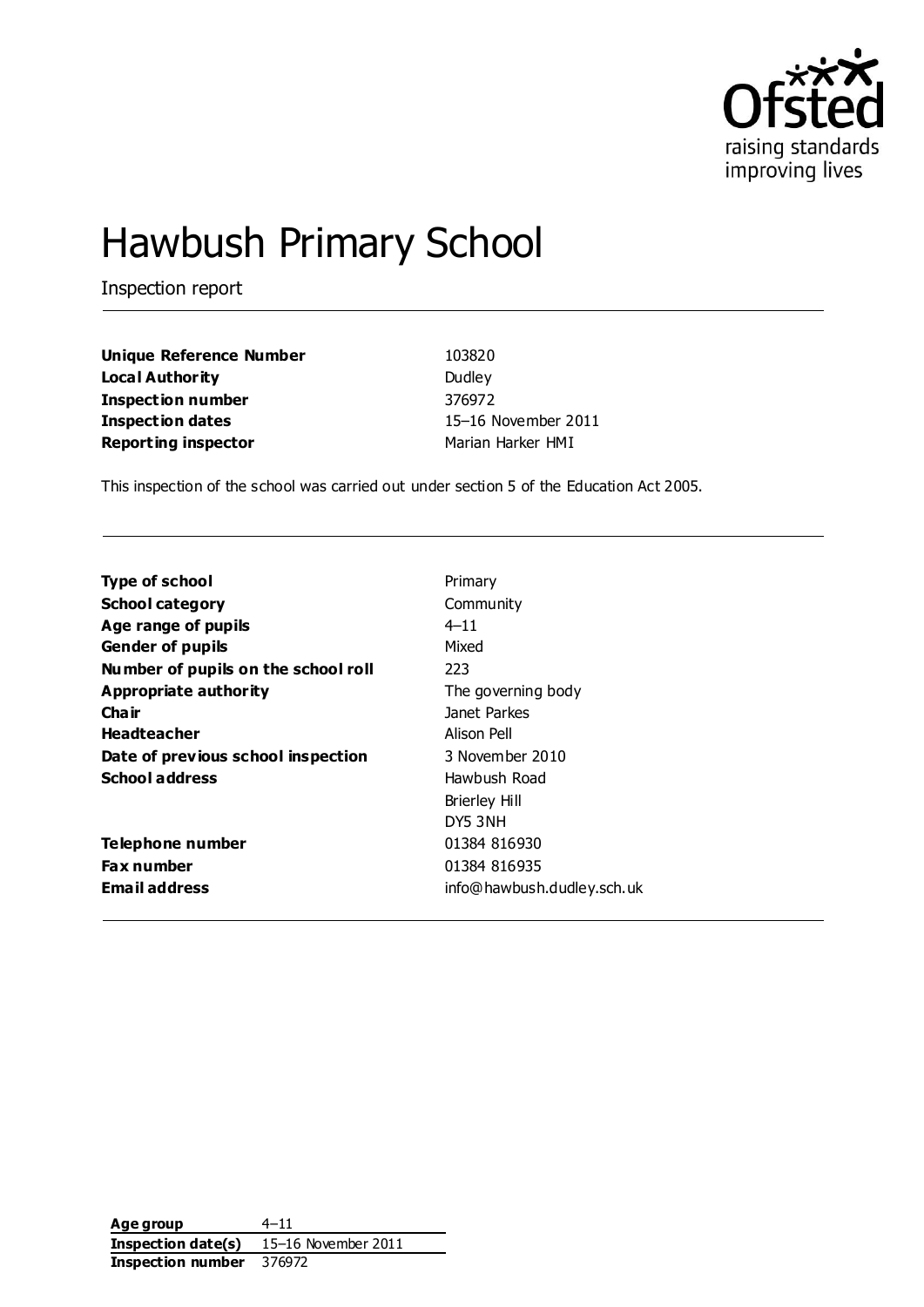The Office for Standards in Education, Children's Services and Skills (Ofsted) regulates and inspects to achieve excellence in the care of children and young people, and in education and skills for learners of all ages. It regulates and inspects childcare and children's social care, and inspects the Children and Family Court Advisory Support Service (Cafcass), schools, colleges, initial teacher training, work-based learning and skills training, adult and community learning, and education and training in prisons and other secure establishments. It assesses council children's services, and inspects services for looked after children, safeguarding and child protection.

Further copies of this report are obtainable from the school. Under the Education Act 2005, the school must provide a copy of this report free of charge to certain categories of people. A charge not exceeding the full cost of reproduction may be made for any other copies supplied.

If you would like a copy of this document in a different format, such as large print or Braille, please telephone 0300 123 4234, or email enquiries@ofsted.gov.uk.

You may copy all or parts of this document for non-commercial educational purposes, as long as you give details of the source and date of publication and do not alter the information in any way.

To receive regular email alerts about new publications, including survey reports and school inspection reports, please visit our website and go to 'Subscribe'.

Piccadilly Gate Store St **Manchester** M1 2WD

T: 0300 123 4234 Textphone: 0161 618 8524 E: enquiries@ofsted.gov.uk W: www.ofsted.gov.uk

**Ofsted** 

© Crown copyright 2011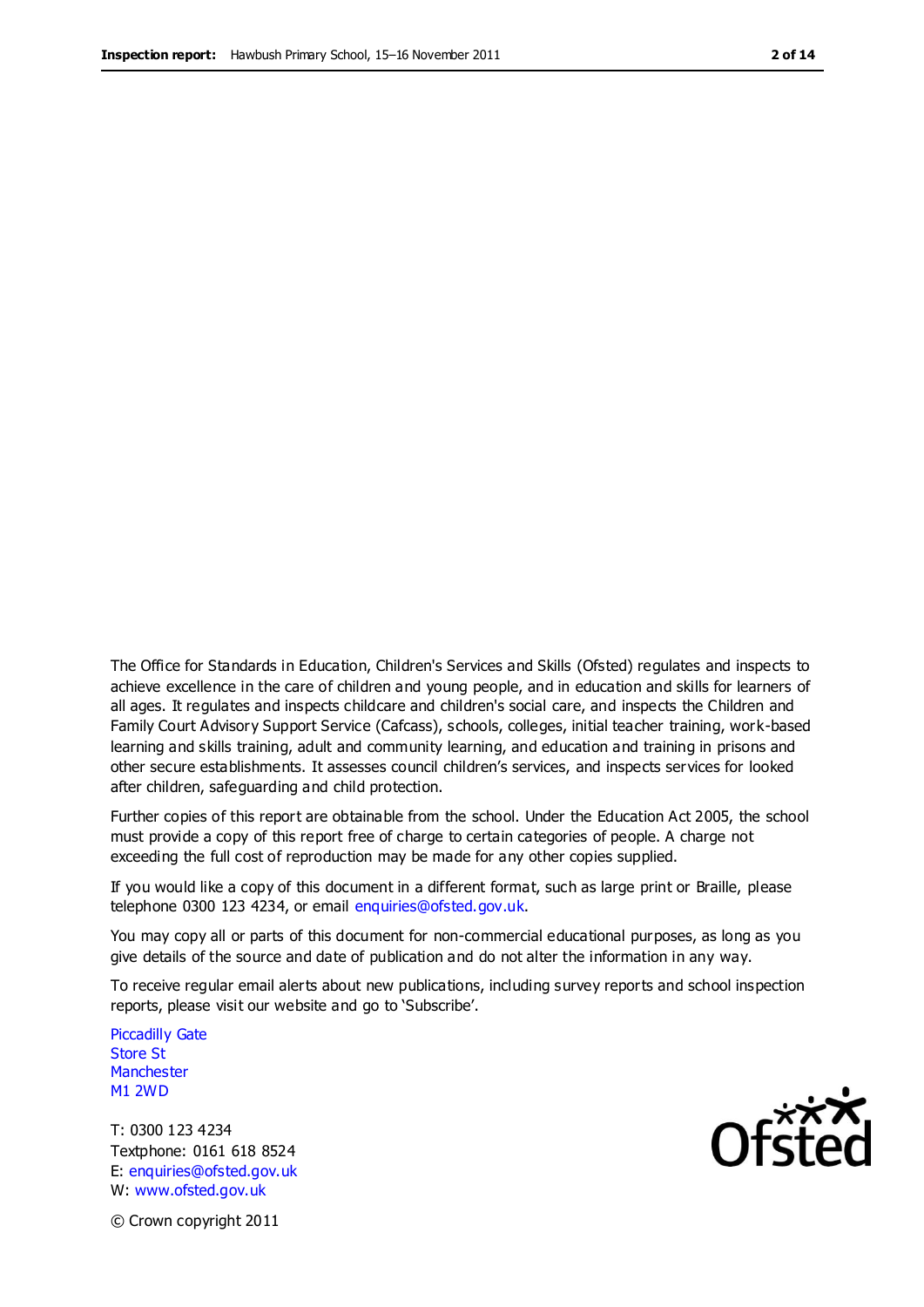# **Introduction**

This inspection was carried out by one of Her Majesty's Inspectors and two additional inspectors. They observed 10 lessons taught by eight teachers, and held meetings with parents and carers, groups of pupils, staff and representatives from the governing body. Inspectors observed the school's work, and looked at documentation relating to self-evaluation, the tracking of pupils' progress, the school improvement plan and the safeguarding of pupils. They looked at pupils' work and analysed responses to 26 questionnaires from parents and carers, in addition to those completed by pupils and staff.

The inspection team reviewed many aspects of the school's work. It looked in detail at a number of key areas.

- Inspectors examined the effectiveness of the school's actions in addressing weaknesses in writing across the school and in improving girls' achievement in mathematics.
- They looked at the effectiveness of teaching and assessment, including marking, in securing improved rates of progress for all pupils.
- The team assessed how well leaders and managers at all levels have tackled weaknesses from the previous inspection.

# **Information about the school**

Hawbush is a smaller- than -average- sized primary school. The proportion of pupils known to be eligible for free school meals is very high. Most pupils are from White British families. The proportions of pupils identified as having special educational needs and/or disabilities, or with a statement of special educational need, are much higher than average. The majority of those identified have moderate learning difficulties; speech, language and communication needs; behaviour, emotional and social difficulties or are on the autistic spectrum. Provision for children in the Early Years Foundation Stage is made in the Nursery and Reception classes. The school has achieved a number of awards including Healthy Schools Status, the Financial Management Standard in schools, Sportsmark and the Basic Skills Quality Mark 2. The school moved into a new building at the beginning of November 2011.

At its last inspection in November 2010, the school was given a notice to improve because it was performing less well than could be reasonably expected. Significant improvements were required in relation to the quality of teaching, pupils' attainment in mathematics and the achievement of girls and more able pupils. One of Her Majesty's Inspectors monitored the school's progress in June 2011. The school was judged to be making satisfactory progress in addressing the issues for improvement and in raising the pupils' achievement.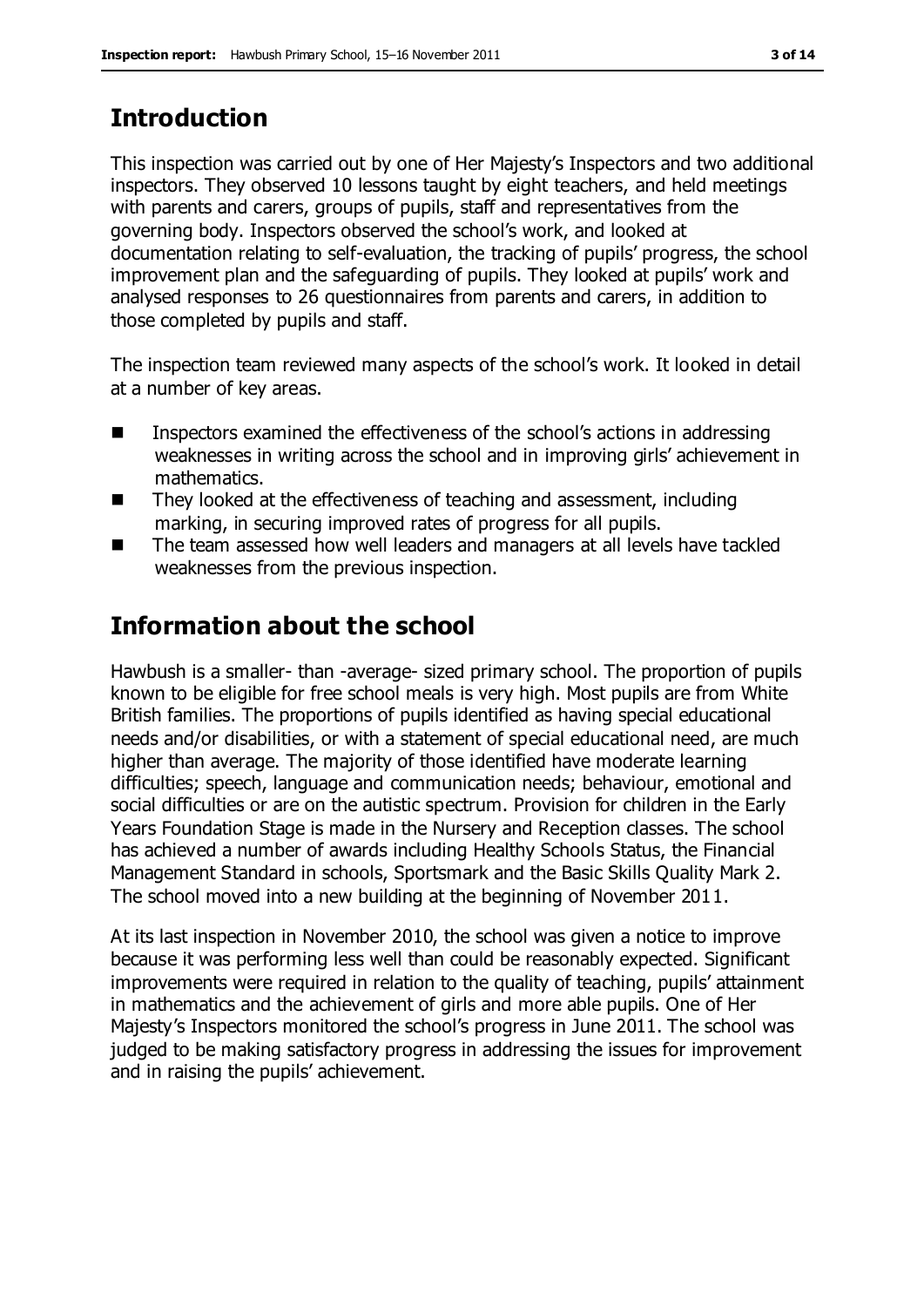# **Inspection judgements**

| Overall effectiveness: how good is the school?  |  |
|-------------------------------------------------|--|
| The school's capacity for sustained improvement |  |

# **Main findings**

In accordance with section 13 (5) of the Education Act 2005, Her Majesty's Chief Inspector is of the opinion that the school no longer requires significant improvement. Hawbush primary is a satisfactory and rapidly improving school and some aspects of its work are good. The school is at the heart of the local community and it is welcoming and friendly. Parents and carers are positive about the school and say such things as, 'I would definitely recommend this school to my friends as the staff always go the extra mile to help the children and their families.' The strong care, guidance and support for pupils are underpinned by positive relationships and secure procedures for monitoring pupils' personal development. Behaviour is good and pupils have a good understanding of how to keep themselves safe, particularly during the recent building work. The curriculum is carefully planned to meet the needs and aspirations of the pupils. However, there are not enough planned opportunities for pupils to extend their writing skills in different subjects and this has contributed to lower attainment in writing.

Outcomes for children in the Early Years Foundation Stage have improved and they are now good. Children settle quickly into school life and make good progress as they move through the Nursery and Reception classes. Most pupils and groups represented in Key Stages 1 and 2 make satisfactory progress in reading, writing and mathematics. However, rates of progress in writing are uneven in places owing to previous inconsistencies in teaching. The school has acted well on the key issues from the previous inspection report and, as a result, the proportion of pupils making better than expected progress is increasing at a good rate, particularly in mathematics. Pupils across the school are responding well to better quality teaching. Standards of attainment across the school and at the end of Key Stage 2 are broadly average and rising.

The quality of teaching has improved and it is satisfactory. Approximately half of the lessons observed during the inspection were good. However, the good quality teaching has not yet had time to fully impact on pupils' progress. In the best lessons, teachers used every opportunity to let the pupils know how well they were doing and tasks were closely matched to pupils' abilities, particularly those who are more able. This good practice is not yet a consistent feature of teaching across the school. Assessment procedures have improved and teachers are beginning to make effective use of information about how well pupils are progressing to plan their next steps in learning. Marking is regular and encouraging, but does not routinely provide pupils with developmental comments on how they could improve their work.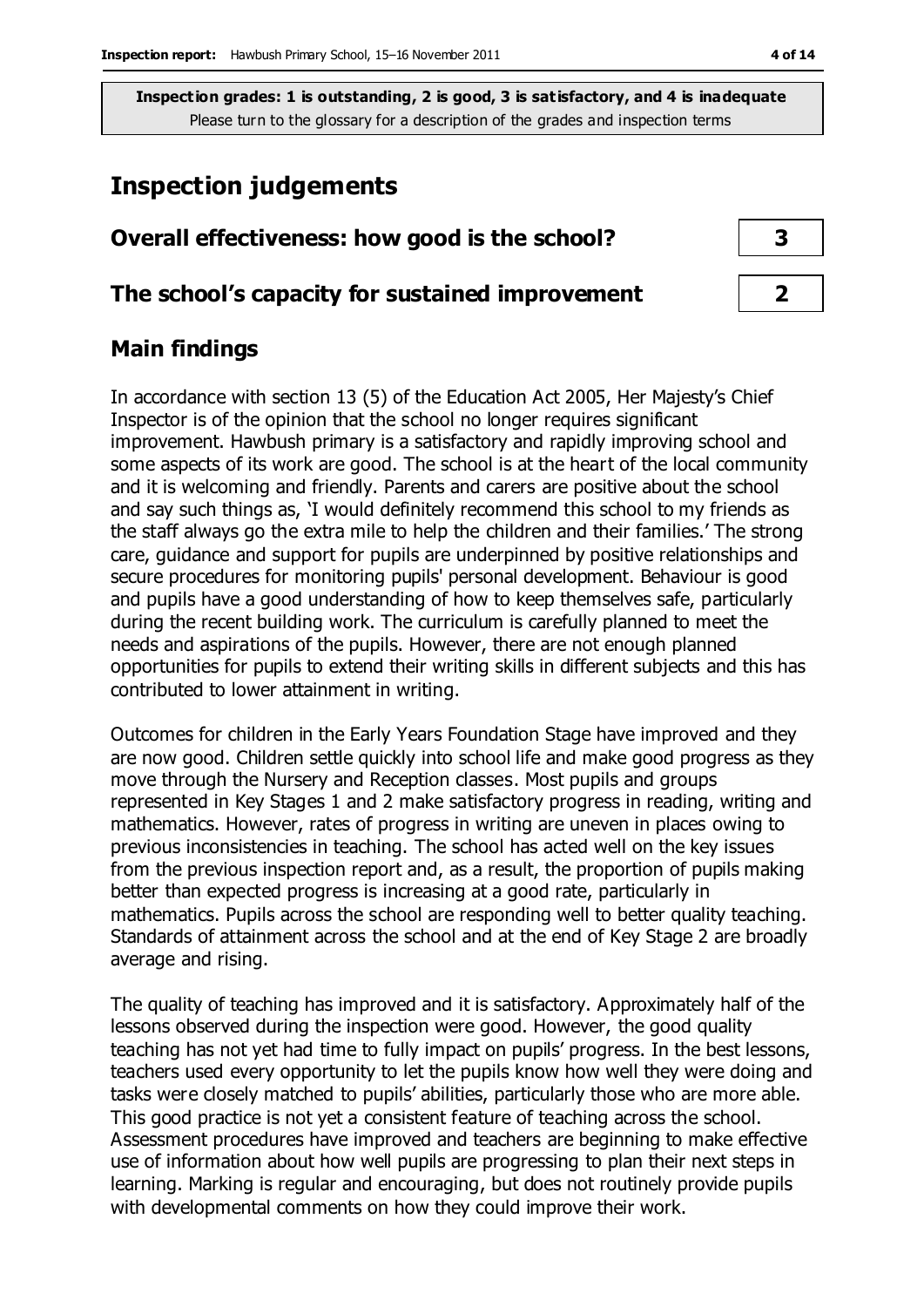The headteacher and her senior team provide passionate and dedicated leadership, which has enabled the whole school community to move forward. Subject leaders are making a positive contribution to whole school improvement. The governing body is supportive and meets all of its statutory requirements. Procedures for monitoring and evaluating the school's work are robust and self-evaluation is accurate. Leaders and managers at all levels have worked very successfully to tackle the issues from the last inspection. Key and significant improvements in teaching and assessment, pupils' achievement, rising attainment, and in the quality of provision and outcomes in the Early Years Foundation Stage, all contribute to a good capacity to improve further.

Up to 40% of the schools whose overall effectiveness is judged satisfactory may receive a monitoring visit by an Ofsted inspector before their next section 5 inspection.

# **What does the school need to do to improve further?**

- Raise attainment and accelerate progress so that it is consistently good or better, particularly in writing by:
	- increasing the proportion of lessons that are good or better  $\equiv$
	- providing greater challenge in lessons for those pupils who are more able
	- providing pupils with consistently good quality developmental marking and feedback on their work
	- providing more planned opportunities for pupils to develop their writing skills across the curriculum.

# **Outcomes for individuals and groups of pupils 3**

The overwhelming majority of pupils report that they enjoy coming to school. Pupils get on well together and take pride in telling visitors about their new school building. One pupil typically commented, 'We have to look after our new school for many years.' Pupils have regular opportunities to contribute to the school community such as being elected to the school council, as playground friends or first aid helpers. Pupils have a good understanding of how to keep themselves healthy but this is not always reflected in their choice of break time snacks. Pupils have a strong sense of respect and tolerance for each others' needs and assemblies provide opportunities for self-reflection. Pupils have opportunities to meet people from different backgrounds through regular visitors to the school.

Most children enter the school with skills that are well below those expected for their age, and are least developed in a number of key areas such as early reading, writing and mathematics. In Key Stages 1 and 2, progress in writing is generally slower than in reading or mathematics. Pupils do not always find it easy to write at length or unaided. Girls generally make slightly better progress in reading and writing than boys. The school has focused well on improving outcomes for girls since the previous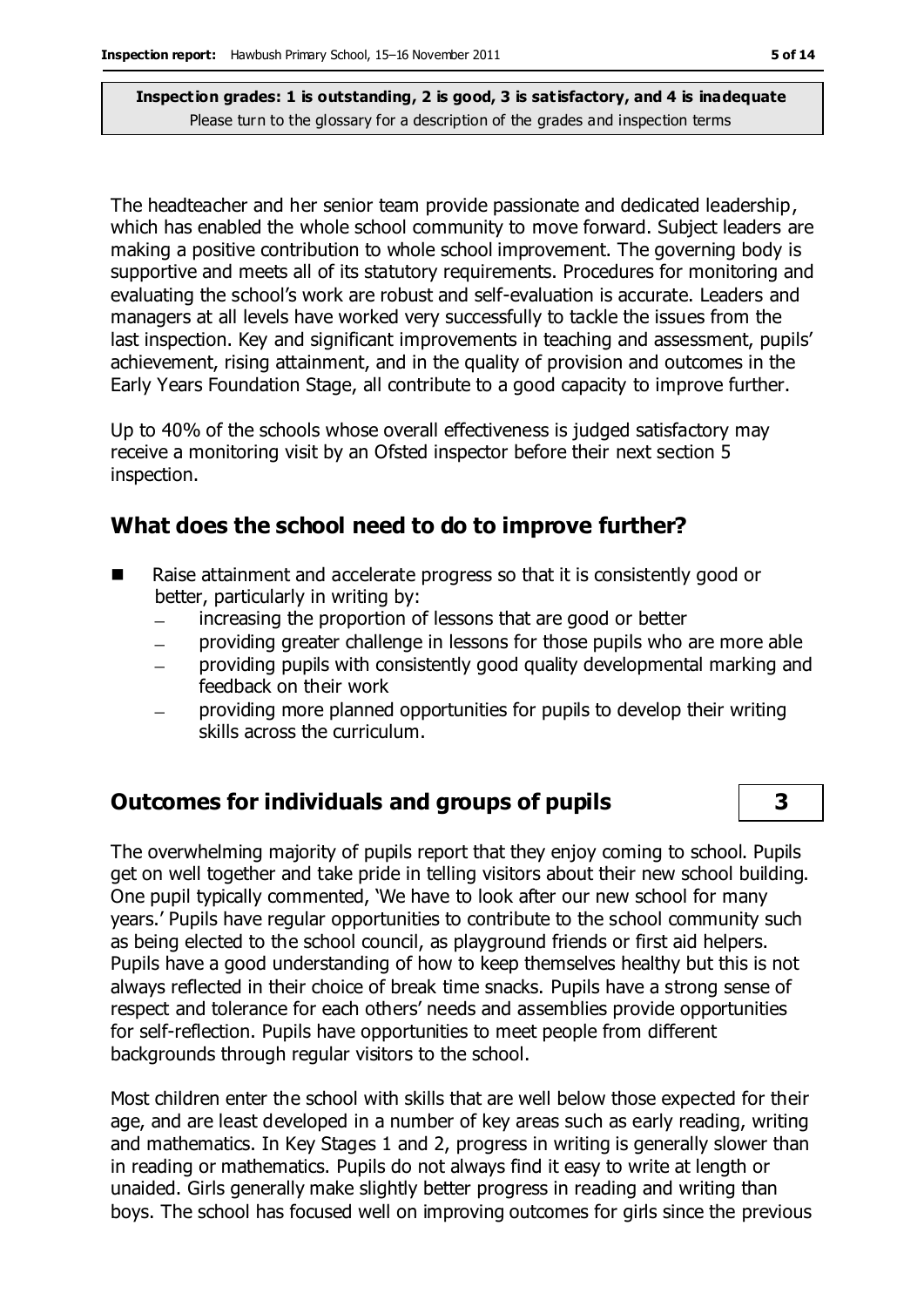inspection and as a result, girls now achieve as well as boys in mathematics. Pupils with special educational needs and/or disabilities or those with a statement of special educational need make satisfactory progress and some make good progress. This is because the school has secure systems and procedures in place to check on pupils' progress and intervene quickly when required. The school has been successful in using a wide range of strategies to support those pupils who are at risk of falling behind. As a result, some pupils have made accelerated progress in reading over a short period of time.

In lessons, pupils get on well together and collaborate happily in pairs and groups. For example, in an art lesson, pupils made good progress because they were very clear about what they were going to learn. The level of challenge was appropriate and teachers modelled their expectations effectively.

These are the grades for pupils' outcomes

| Pupils' achievement and the extent to which they enjoy their learning                                                     | 3                       |
|---------------------------------------------------------------------------------------------------------------------------|-------------------------|
| Taking into account:                                                                                                      | 3                       |
| Pupils' attainment <sup>1</sup>                                                                                           |                         |
| The quality of pupils' learning and their progress                                                                        | 3                       |
| The quality of learning for pupils with special educational needs and/or disabilities<br>and their progress               | 3                       |
| The extent to which pupils feel safe                                                                                      | $\overline{2}$          |
| Pupils' behaviour                                                                                                         | $\overline{\mathbf{2}}$ |
| The extent to which pupils adopt healthy lifestyles                                                                       | $\overline{2}$          |
| The extent to which pupils contribute to the school and wider community                                                   | $\overline{2}$          |
| The extent to which pupils develop workplace and other skills that will<br>contribute to their future economic well-being | 3                       |
| Taking into account:                                                                                                      |                         |
| Pupils' attendance <sup>1</sup>                                                                                           | 3                       |
| The extent of pupils' spiritual, moral, social and cultural development                                                   | 2                       |

# **How effective is the provision?**

Lessons are clearly planned using up-to-date assessment information. In the best examples, activities accurately meet the needs of different groups of pupils. In some lessons, the activities for the more-able pupils do not provide sufficient challenge to extend their learning and, as a result, progress is limited. Teachers use a range of strategies to engage and motivate pupils such as practical activities, use of the woodland and outside areas and video clips. There are numerous visitors to the school to enhance learning, such as war veterans talking to the children about their experiences during the Second World War. Support staff are caring and attentive and

 $\overline{a}$  $<sup>1</sup>$  The grades for attainment and attendance are: 1 is high; 2 is above average; 3 is broadly average;</sup> and 4 is low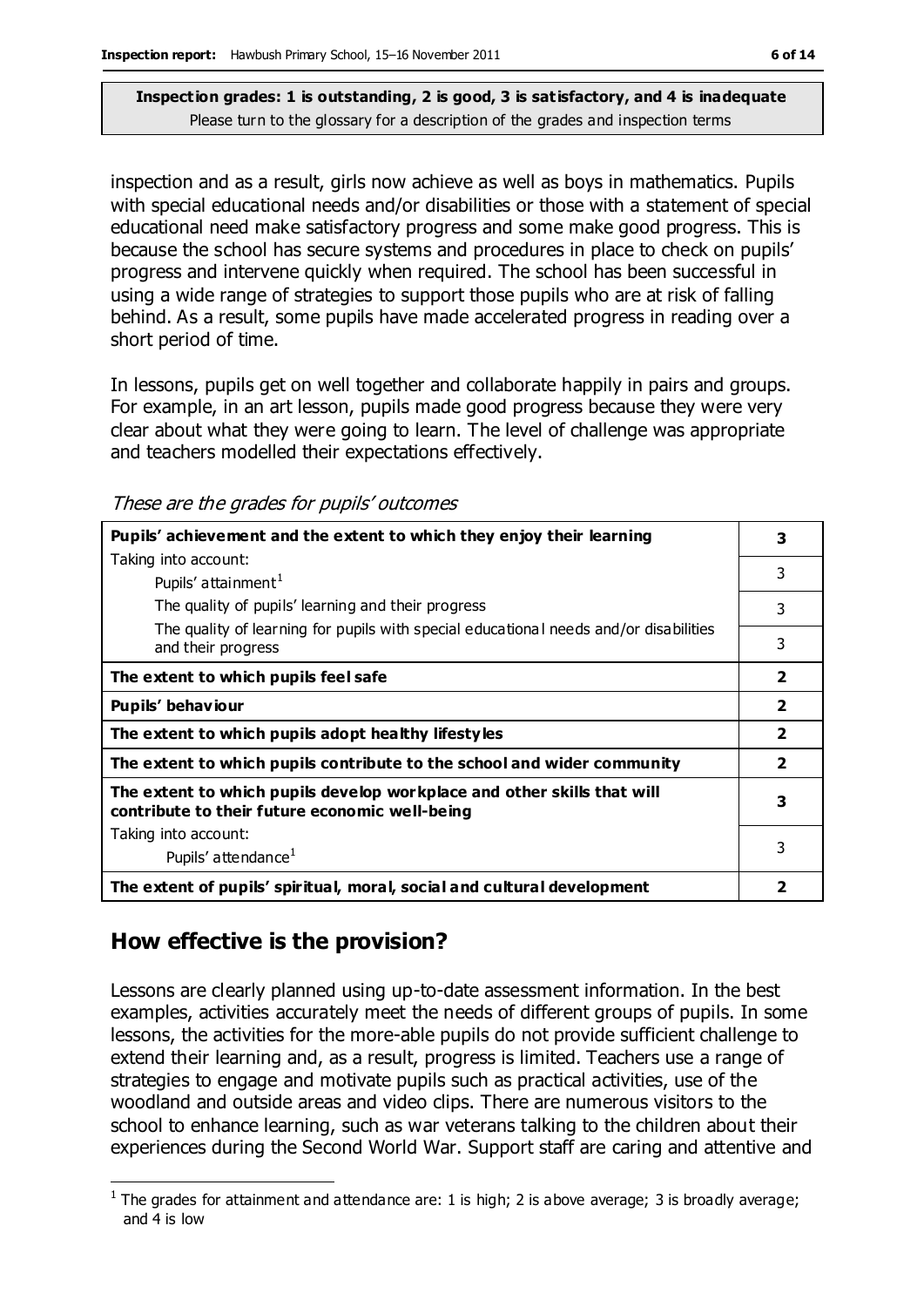make a positive contribution to pupils' learning. Teachers use a range of assessment strategies such as questioning and partner work. In some lessons, teachers spend too long talking, limiting the time pupils are given to complete tasks. Pupils' work is regularly marked with positive comments and an indication if they have met the learning objective for the lesson. However, pupils are not routinely provided with information about how they can improve their work. In the best examples of assessment of learning, pupils were given a short task to complete in their books, to consolidate their learning or to challenge their thinking. This good practice is not yet fully embedded across the school.

The curriculum has a satisfactory balance and breadth across subjects. Pupils are given regular opportunities to learn about different cultures through the curriculum. For example, pupils in upper Key Stage 2 were enjoying learning about the life of Anne Frank. The curriculum provides satisfactory opportunities for pupils to practise their writing skills, particularly in literacy lessons. However, opportunities are missed to fully develop and enhance writing skills in other subjects. The range of afterschool clubs, visits to places of interest and visitors to the school is good. Residential visits for older pupils are appreciated by families and support the development of pupils' independence.

Pupils are well looked after. This is endorsed by the positive response in the very large majority of parents and carers questionnaires and in responses from pupils. Case studies provided by the school show successful outcomes for pupils and their families as a result of timely intervention and liaison with outside agencies. The learning mentor makes a positive contribution to improving pupils' confidence and developing their personal skills. Attendance is robustly monitored and is improving.

| The quality of teaching                                                                                    |  |
|------------------------------------------------------------------------------------------------------------|--|
| Taking into account:                                                                                       |  |
| The use of assessment to support learning                                                                  |  |
| The extent to which the curriculum meets pupils' needs, including, where<br>relevant, through partnerships |  |
| The effectiveness of care, guidance and support                                                            |  |

These are the grades for the quality of provision

### **How effective are leadership and management?**

Parents and carers who spoke to inspectors and those who completed the questionnaire report that they hold the headteacher in high regard. One typically commented, 'The headteacher manages the school well and I trust her intentions for the children and the school. Well done.' Parents, carers and pupils report that they particularly appreciate the positive changes that have taken place since the school was previously inspected. The leadership of the headteacher is good. Senior leaders, the governing body and staff share the same commitment and ambition to improve the quality of education for the pupils who attend Hawbush primary. Regular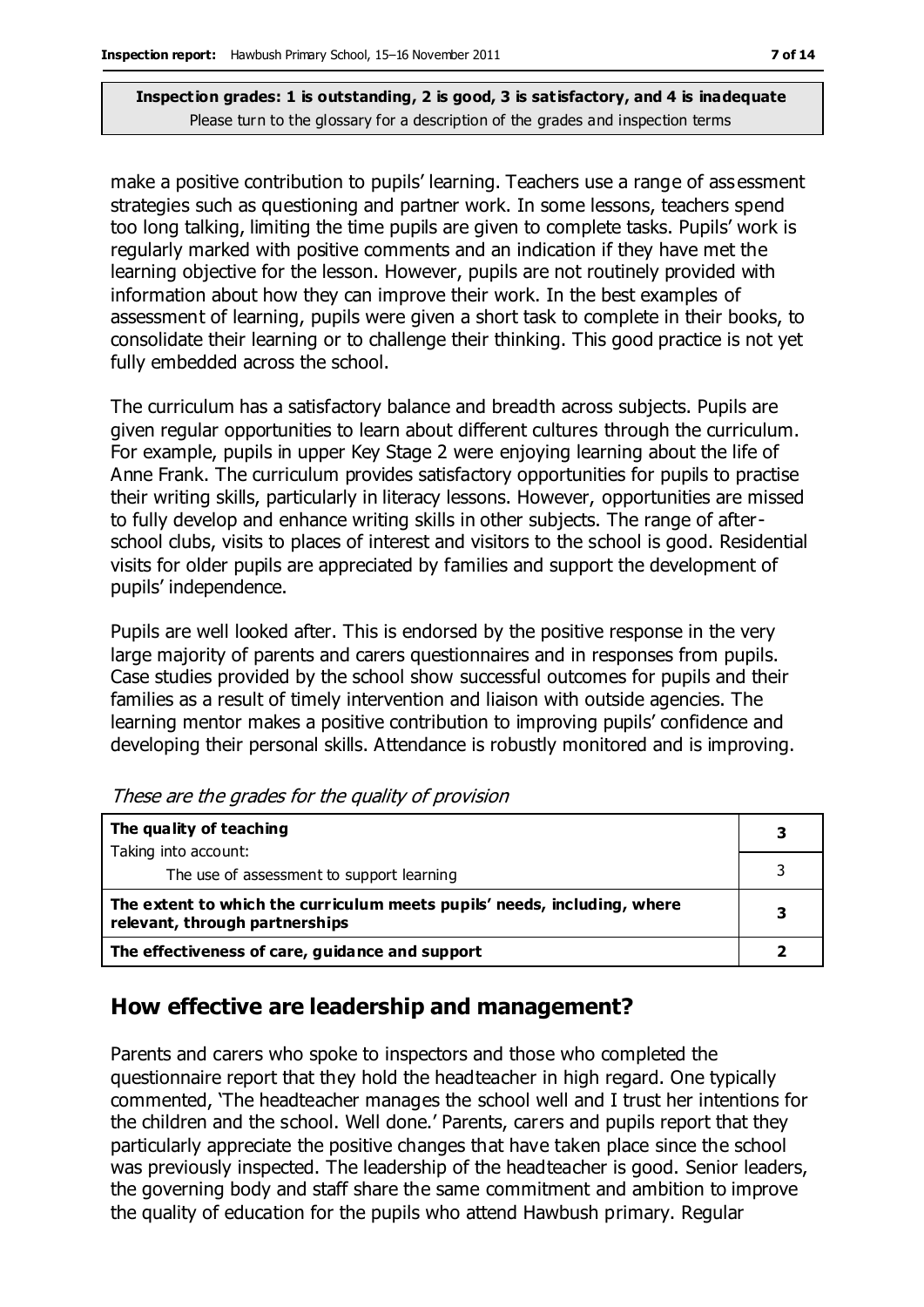meetings are held with teachers to discuss how well pupils are progressing. As a result, teachers are held more accountable for how well pupils progress. Subject leaders undertake a range of monitoring and evaluation activities and support staff in bringing about improvements in teaching, assessment and pupils' achievement. Good partnership working with local community projects, the local high school and a wide range of outside agencies makes a positive contribution to rapidly improving outcomes for pupils.

The governing body is well organised and supportive. Members know the school and its community well and use their expertise to benefit the pupils. Members of the governing body and senior leaders ensure that all safeguarding requirements are met. The school has collated helpful information on different groups of pupils and it is effective in ensuring equal opportunities for those with specific needs and in preventing discrimination. Community cohesion is promoted satisfactorily. The school understands the needs of the local community well and provides regular opportunities for pupils to meet people from different backgrounds. Links with other communities within the United Kingdom and globally are at an early stage of development.

| The effectiveness of leadership and management in embedding ambition and<br>driving improvement                                                                     | 3              |
|---------------------------------------------------------------------------------------------------------------------------------------------------------------------|----------------|
| Taking into account:                                                                                                                                                |                |
| The leadership and management of teaching and learning                                                                                                              | 3              |
| The effectiveness of the governing body in challenging and supporting the<br>school so that weaknesses are tackled decisively and statutory responsibilities<br>met | 3              |
| The effectiveness of the school's engagement with parents and carers                                                                                                | $\overline{2}$ |
| The effectiveness of partnerships in promoting learning and well-being                                                                                              | $\overline{2}$ |
| The effectiveness with which the school promotes equality of opportunity and<br>tackles discrimination                                                              | 3              |
| The effectiveness of safeguarding procedures                                                                                                                        | 3              |
| The effectiveness with which the school promotes community cohesion                                                                                                 | 3              |
| The effectiveness with which the school deploys resources to achieve value for<br>money                                                                             | 3              |

#### These are the grades for leadership and management

# **Early Years Foundation Stage**

A calm, nurturing environment is evident in the Early Years Foundation Stage and well-known routines underpin the positive relationships. Behaviour is good and children feel safe and secure, showing trust in those around them. As a result, they make good progress in their learning and in their personal development. Teaching is good and in some lessons observed during the inspection was outstanding. Good use is made of the outdoor areas. The children particularly enjoyed exploring the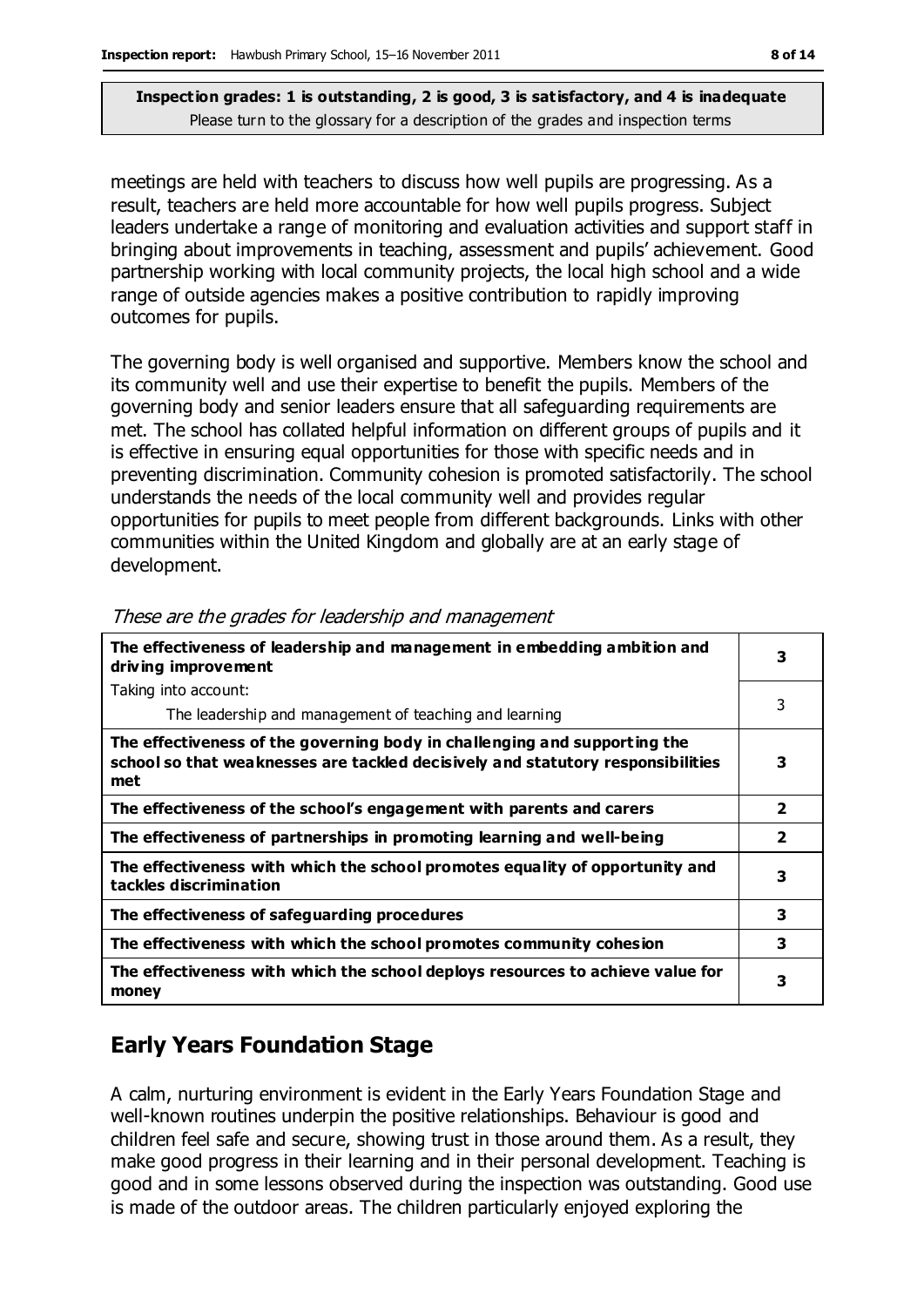woodland area and practising their letter formation on the playground floor. Learning journey logs are well kept and provide helpful information for parents and carers. Leaders and managers have created a warm, homely learning environment. All adults work well together. The Early Years Foundation Stage leader provides strong leadership and has galvanised the enthusiasm of the staff to improve the provision and outcomes for children since the last inspection. Resources are thoughtfully placed to give children easy access and encourage them to sort objects when they are tidying up. Parents and carers are very supportive and typically comment, 'I cannot thank the staff enough for caring for my child, nothing is too much trouble.'

These are the grades for the Early Years Foundation Stage

| Overall effectiveness of the Early Years Foundation Stage                             |  |
|---------------------------------------------------------------------------------------|--|
| Taking into account:                                                                  |  |
| Outcomes for children in the Early Years Foundation Stage                             |  |
| The quality of provision in the Early Years Foundation Stage                          |  |
| The effectiveness of leadership and management of the Early Years Foundation<br>Stage |  |
|                                                                                       |  |

# **Views of parents and carers**

The response rate from parents and carers to the Ofsted questionnaire was much smaller than the national average for primary schools. Those who responded expressed positive views about the school. Parents and carers expressed above average levels of satisfaction in most areas. Parents and carers were particularly positive about how the school kept their children safe, how well the school met individual needs and their overall satisfaction with the school. Very few comments were made by parents and carers on the questionnaires. A few parents commented that they had concerns about behaviour. The inspection team found behaviour to be good in lessons, around the school and at lunch times and break times.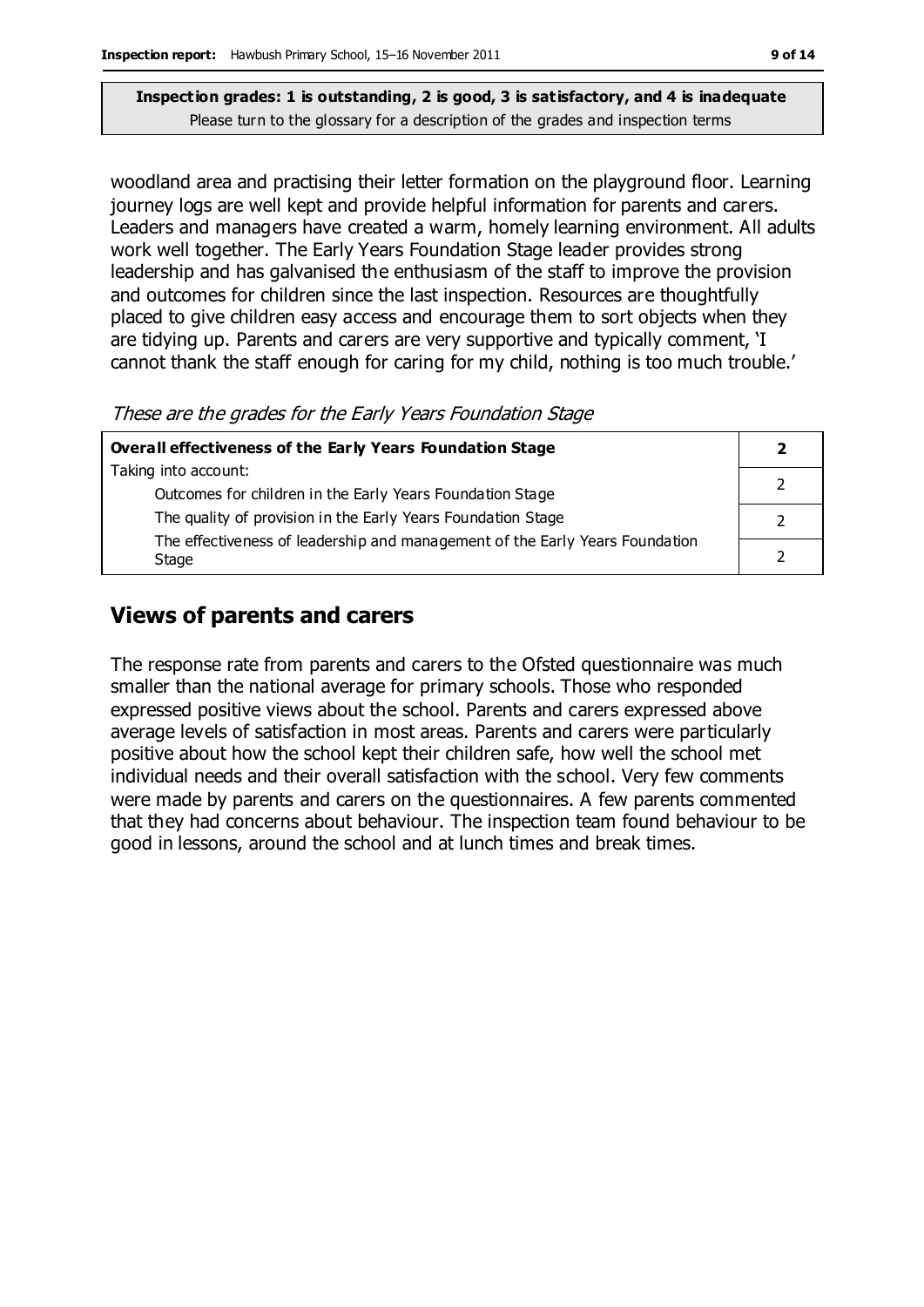#### **Responses from parents and carers to Ofsted's questionnaire**

Ofsted invited all the registered parents and carers of pupils registered at Hawbush Primary School to complete a questionnaire about their views of the school.

In the questionnaire, parents and carers were asked to record how strongly they agreed with 13 statements about the school.

The inspection team received 26 completed questionnaires by the end of the on-site inspection. In total, there are 223 pupils registered at the school.

| <b>Statements</b>                                                                                                                                                                                                                                       | <b>Strongly</b><br>agree |               | Agree        |    | <b>Disagree</b> |                | <b>Strongly</b><br>disagree |             |
|---------------------------------------------------------------------------------------------------------------------------------------------------------------------------------------------------------------------------------------------------------|--------------------------|---------------|--------------|----|-----------------|----------------|-----------------------------|-------------|
|                                                                                                                                                                                                                                                         | <b>Total</b>             | $\frac{0}{0}$ | <b>Total</b> | %  | <b>Total</b>    | %              | <b>Total</b>                | %           |
| My child enjoys school                                                                                                                                                                                                                                  | 15                       | 58            | 10           | 38 | $\mathbf{1}$    | $\overline{4}$ | $\mathbf 0$                 | $\mathbf 0$ |
| The school keeps my child<br>safe                                                                                                                                                                                                                       | 17                       | 65            | 9            | 35 | 0               | $\mathbf 0$    | $\mathbf 0$                 | $\mathbf 0$ |
| The school informs me about<br>my child's progress                                                                                                                                                                                                      | 13                       | 50            | 12           | 46 | $\mathbf{1}$    | 4              | $\Omega$                    | $\mathbf 0$ |
| My child is making enough<br>progress at this school                                                                                                                                                                                                    | 9                        | 35            | 16           | 62 | $\mathbf{1}$    | 4              | $\mathbf 0$                 | $\mathbf 0$ |
| The teaching is good at this<br>school                                                                                                                                                                                                                  | 12                       | 46            | 14           | 54 | 0               | $\mathbf 0$    | $\Omega$                    | $\mathbf 0$ |
| The school helps me to<br>support my child's learning                                                                                                                                                                                                   | 10                       | 38            | 16           | 62 | 0               | $\Omega$       | $\Omega$                    | $\mathbf 0$ |
| The school helps my child to<br>have a healthy lifestyle                                                                                                                                                                                                | 12                       | 46            | 11           | 42 | $\overline{2}$  | 8              | $\mathbf 0$                 | $\mathbf 0$ |
| The school makes sure that<br>my child is well prepared for<br>the future (for example<br>changing year group,<br>changing school, and for<br>children who are finishing<br>school, entering further or<br>higher education, or entering<br>employment) | 13                       | 50            | 10           | 38 | 0               | $\mathbf 0$    | $\mathbf{0}$                | $\mathbf 0$ |
| The school meets my child's<br>particular needs                                                                                                                                                                                                         | 13                       | 50            | 13           | 50 | 0               | 0              | $\mathbf 0$                 | $\mathbf 0$ |
| The school deals effectively<br>with unacceptable behaviour                                                                                                                                                                                             | 11                       | 42            | 9            | 35 | 3               | 12             | $\Omega$                    | $\mathbf 0$ |
| The school takes account of<br>my suggestions and<br>concerns                                                                                                                                                                                           | 9                        | 35            | 13           | 50 | $\overline{2}$  | 8              | $\mathbf 0$                 | $\mathbf 0$ |
| The school is led and<br>managed effectively                                                                                                                                                                                                            | 12                       | 46            | 13           | 50 | $\mathbf 0$     | $\mathbf 0$    | $\mathbf 0$                 | $\mathbf 0$ |
| Overall, I am happy with my<br>child's experience at this<br>school                                                                                                                                                                                     | 11                       | 42            | 15           | 58 | 0               | 0              | $\mathbf 0$                 | $\mathbf 0$ |

The table above summarises the responses that parents and carers made to each statement. The percentages indicate the proportion of parents and carers giving that response out of the total number of completed questionnaires. Where one or more parents and carers chose not to answer a particular question, the percentages will not add up to 100%.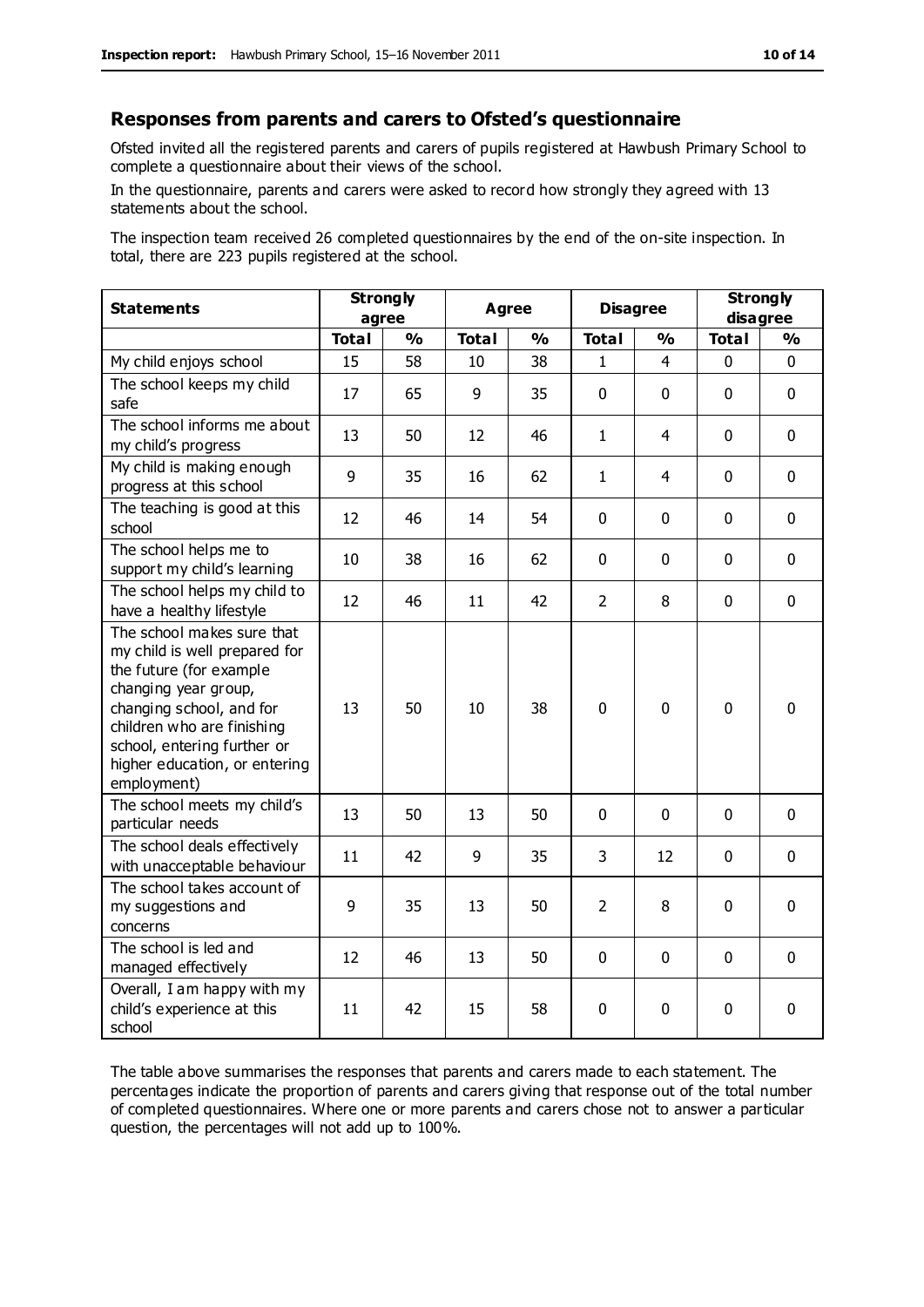# **Glossary**

# **What inspection judgements mean**

| Grade   | <b>Judgement</b> | <b>Description</b>                                                                                                                                           |
|---------|------------------|--------------------------------------------------------------------------------------------------------------------------------------------------------------|
| Grade 1 | Outstanding      | These features are highly effective. An outstanding<br>school provides exceptionally well for all its pupils' needs.                                         |
| Grade 2 | Good             | These are very positive features of a school. A school                                                                                                       |
|         |                  | that is good is serving its pupils well.                                                                                                                     |
| Grade 3 | Satisfactory     | These features are of reasonable quality. A satisfactory                                                                                                     |
|         |                  | school is providing adequately for its pupils.                                                                                                               |
| Grade 4 | Inadequate       | These features are not of an acceptable standard. An<br>inadequate school needs to make significant<br>improvement in order to meet the needs of its pupils. |
|         |                  | Ofsted inspectors will make further visits until it                                                                                                          |
|         |                  | improves.                                                                                                                                                    |

# **Overall effectiveness of schools**

|                       |                    |      | Overall effectiveness judgement (percentage of schools) |                   |
|-----------------------|--------------------|------|---------------------------------------------------------|-------------------|
| <b>Type of school</b> | <b>Outstanding</b> | Good | <b>Satisfactory</b>                                     | <b>Inadequate</b> |
| Nursery schools       | 43                 | 47   | 10                                                      |                   |
| Primary schools       | 6                  | 46   | 42                                                      |                   |
| Secondary             | 14                 | 36   | 41                                                      |                   |
| schools               |                    |      |                                                         |                   |
| Sixth forms           | 15                 | 42   | 41                                                      |                   |
| Special schools       | 30                 | 48   | 19                                                      |                   |
| Pupil referral        | 14                 | 50   | 31                                                      |                   |
| units                 |                    |      |                                                         |                   |
| All schools           | 10                 | 44   | 39                                                      |                   |

New school inspection arrangements were introduced on 1 September 2009. This means that inspectors now make some additional judgements that were not made previously.

The data in the table above are for the period 1 September 2010 to 08 April 2011 and are consistent with the latest published official statistics about maintained school inspection outcomes (see [www.ofsted.gov.uk\)](http://www.ofsted.gov.uk/).

The sample of schools inspected during 2010/11 was not representative of all schools nationally, as weaker schools are inspected more frequently than good or outstanding schools.

Percentages are rounded and do not always add exactly to 100.

Sixth form figures reflect the judgements made for the overall effectiveness of the sixth form in secondary schools, special schools and pupil referral units.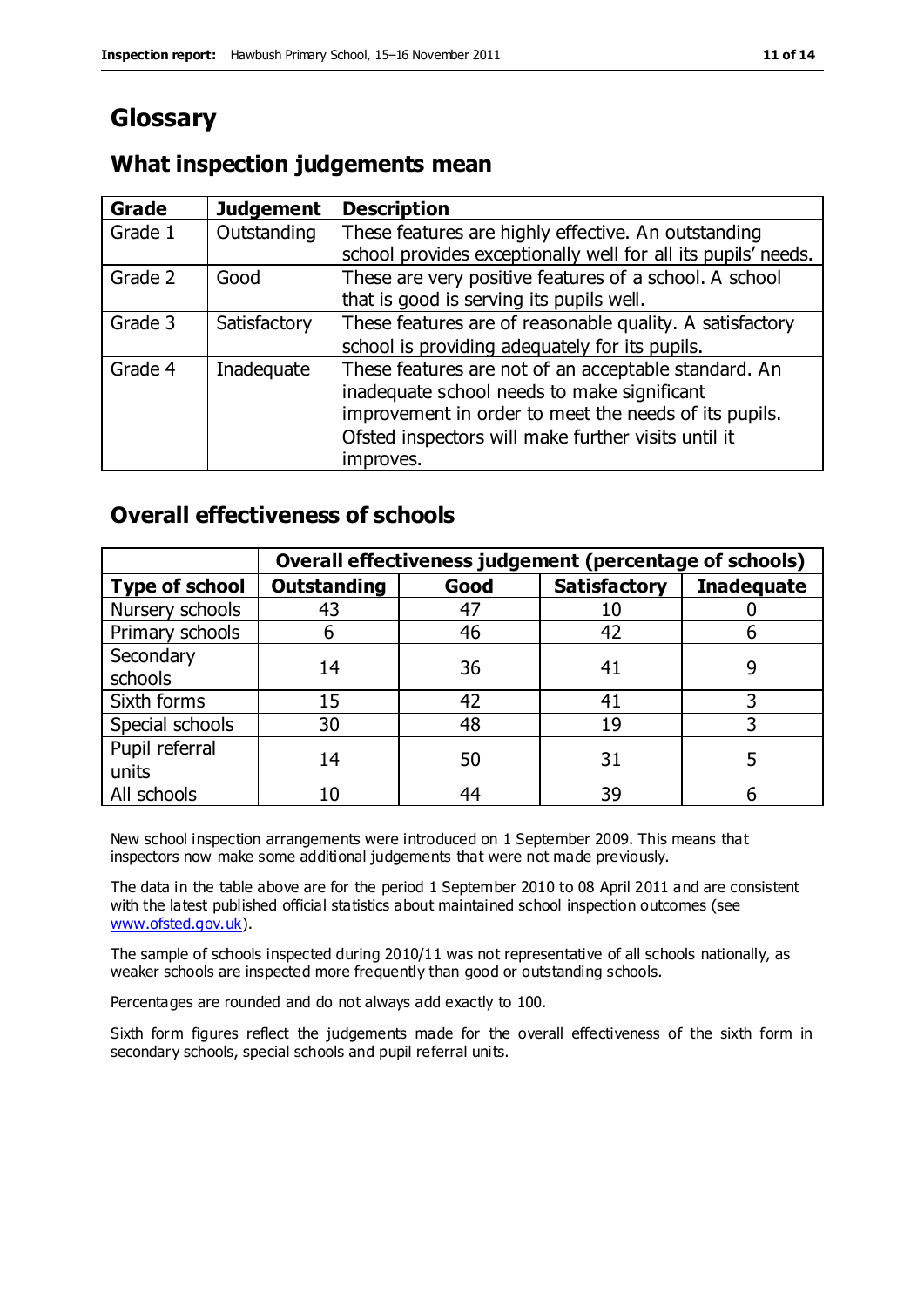# **Common terminology used by inspectors**

| Achievement:               | the progress and success of a pupil in their<br>learning, development or training.                                                                                                                                                                                                                                             |
|----------------------------|--------------------------------------------------------------------------------------------------------------------------------------------------------------------------------------------------------------------------------------------------------------------------------------------------------------------------------|
| Attainment:                | the standard of the pupils' work shown by test and<br>examination results and in lessons.                                                                                                                                                                                                                                      |
| Capacity to improve:       | the proven ability of the school to continue<br>improving. Inspectors base this judgement on what<br>the school has accomplished so far and on the<br>quality of its systems to maintain improvement.                                                                                                                          |
| Leadership and management: | the contribution of all the staff with responsibilities,<br>not just the headteacher, to identifying priorities,<br>directing and motivating staff and running the<br>school.                                                                                                                                                  |
| Learning:                  | how well pupils acquire knowledge, develop their<br>understanding, learn and practise skills and are<br>developing their competence as learners.                                                                                                                                                                               |
| Overall effectiveness:     | inspectors form a judgement on a school's overall<br>effectiveness based on the findings from their<br>inspection of the school. The following judgements,<br>in particular, influence what the overall<br>effectiveness judgement will be.                                                                                    |
|                            | The school's capacity for sustained<br>improvement.<br>Outcomes for individuals and groups of<br>п<br>pupils.<br>The quality of teaching.<br>The extent to which the curriculum meets<br>a s<br>pupils' needs, including, where relevant,<br>through partnerships.<br>The effectiveness of care, guidance and<br>■<br>support. |
| Progress:                  | the rate at which pupils are learning in lessons and<br>over longer periods of time. It is often measured<br>by comparing the pupils' attainment at the end of a<br>key stage with their attainment when they started.                                                                                                         |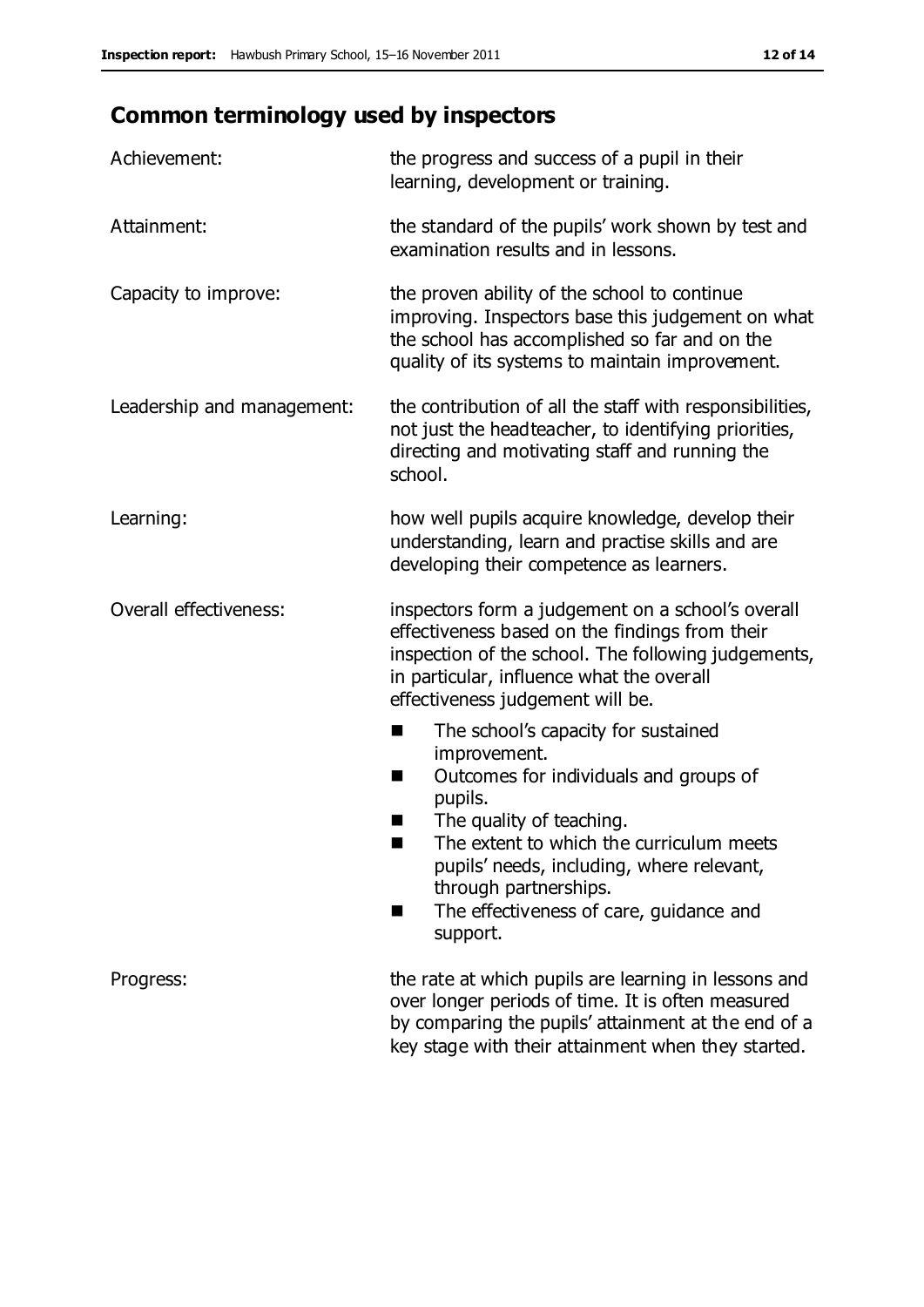### **This letter is provided for the school, parents and carers to share with their children. It describes Ofsted's main findings from the inspection of their school.**



17 November 2011

Dear Pupils

#### **Inspection of Hawbush Primary School, Brierley Hill, DY5 3NH**

Thank you for making us so welcome and for talking to us about your school, particularly your lovely new building and classrooms. We would also like to thank those pupils who completed our questionnaire and those of you who spoke to us from the school council or who were representing your class. You told us that you enjoy coming to school and you think that your headteacher and staff do a good job.

Your school has improved since the previous inspection and provides you with a satisfactory education. Here are some of the things we found. You are well behaved and you look after each other in lessons and on the playground. You have a good understanding of how to stay safe and are well cared for in school. The children in the Early Years Foundation Stage make good progress and we have asked your headteacher, the staff and governing body to make sure that you all make good progress, particularly in writing. We have also asked them to make sure that you all know what you need to do to improve your work. You can all help by continuing to work hard in lessons and by attending school every day.

Thank you once again for being so kind and helpful during our visit. We wish you every success in the future.

Yours sincerely

Marian Harker Her Majesty's Inspector